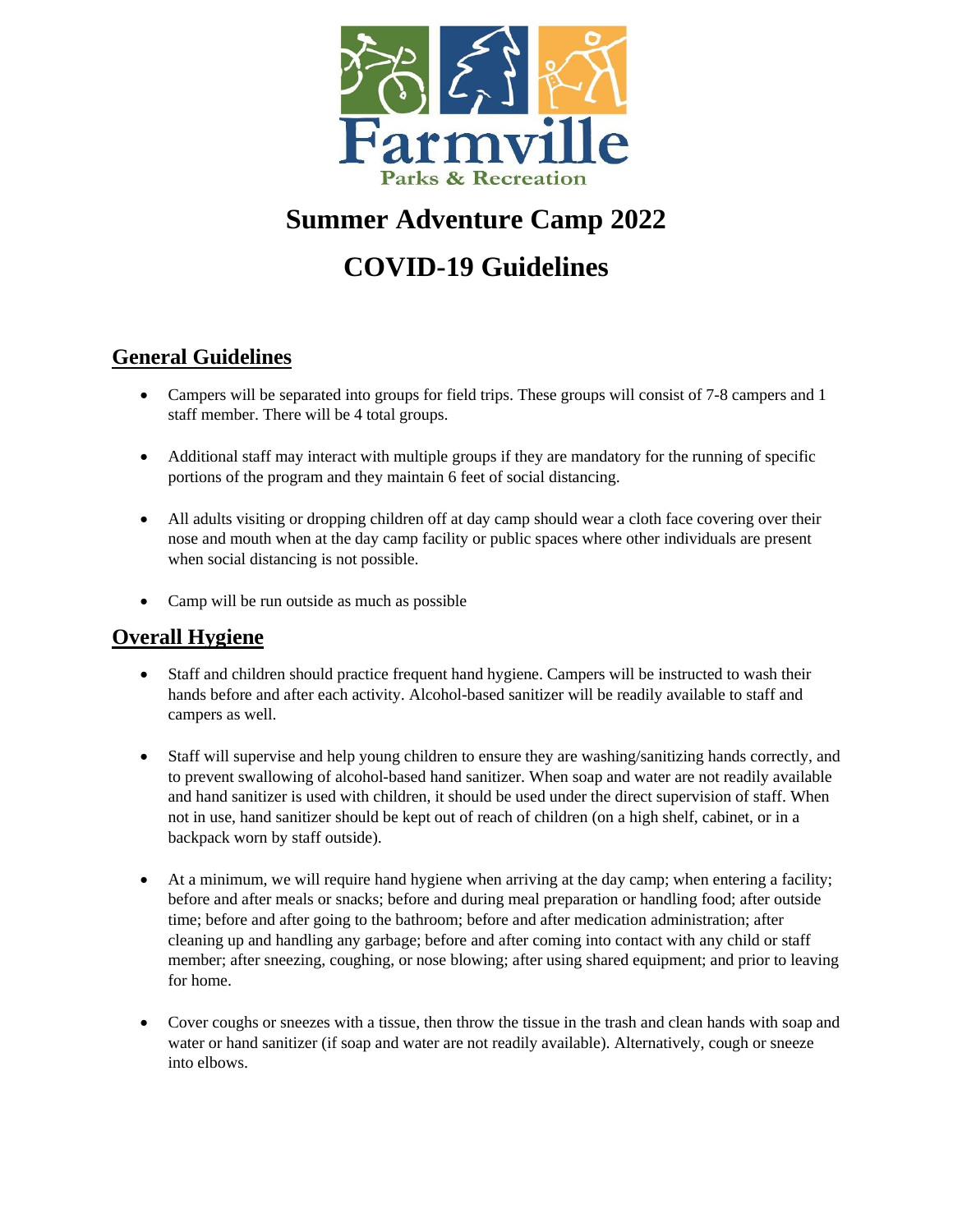## **Activity Guidelines**

- Children and staff should be reminded to maintain a distance of at least 6 feet from others whenever possible.
- When possible, each group or individual will get their own supply of equipment to run their own activities. This includes pre-arranged kits of equipment.
- Each group will get its own supply of arts & craft supplies. Games and activities should be designed to allow for social distancing. Modifications may be made to traditional games and activities to ensure camper safety. Any shared equipment/supplies will need to be cleaned and disinfected after usage.

### **General COVID-19 Screening**

A. Campers and staff will be screened the week after the July 4<sup>th</sup> break by asking if the individual:

**a.** Has any symptoms of COVID-19 (see Universal Guidelines for list of potential symptoms) or fever of 100.4 degrees F or higher.

**b.** Has had any close contact with someone who is suspected or confirmed to have COVID-19 in the past 14 days.

**c.** Traveled in the past 14 days either:

Internationally (outside the U.S.),

**d.** By cruise ship, or

**e.** Domestically (within the U.S.) outside of NC on public transportation (e.g., bus, train, plane, etc.).

- B. Person(s) with any COVID-19 symptoms, those who report close contact with someone suspected or confirmed with COVID-19, or those reporting travel risk factors should not be allowed into the day camp
- C. Symptomatic persons should be instructed to contact their health care provider to be tested for COVID-19 and self-isolate at home following the instructions below.
- D. Asymptomatic persons reporting close contact with someone suspected or confirmed with COVID-19, or who report one of the traveled-related risk factors should self-quarantine for 14 days from their last exposure or return from travel.
- E. Person(s) with suspect or confirmed COVID-19 must stay out of day camp until symptom-based criteria are met for discontinuation of isolation:
	- a. At least 10 days have passed since symptoms first appeared AND
	- b. At least 3 days (72 hours) have passed since recovery (recovery is defined as resolution of fever off any fever reducing medications plus improvement in other symptoms)

**\*Any person that develops symptoms of COVID-19 while at the day camp should be masked if they are** over 2 years of age, removed from contact with others into an appointed sick area, and be immediately **sent home\***